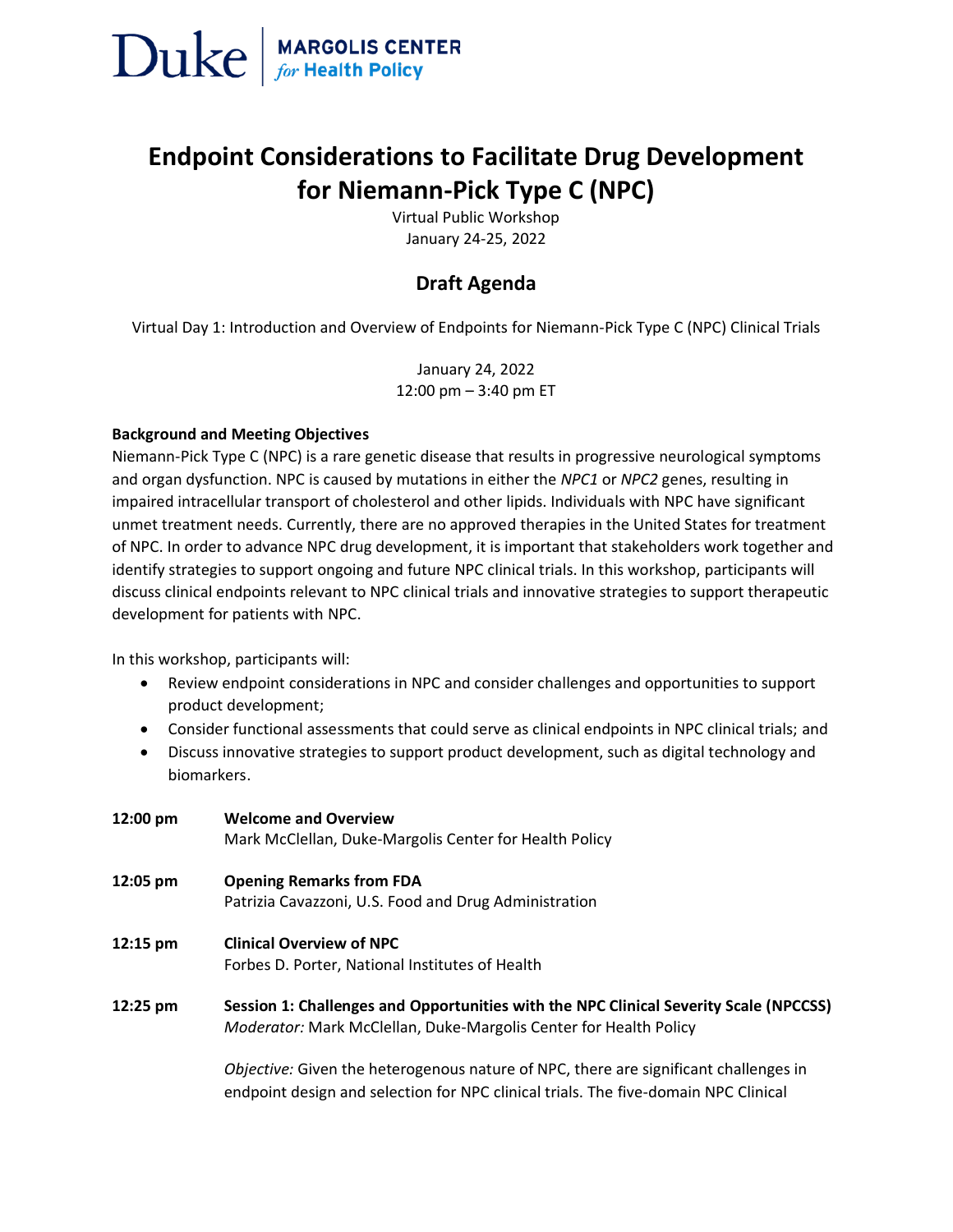# $\text{Duke}$  MARGOLIS CENTER

Severity Scale (NPCCSS) has commonly been used in clinical studies and natural history studies in NPC. In this session, participants will review the NPCCSS and consider its strengths and limitations. In addition, participants will identify and propose strategies to address limitations of the NPCCSS, such as potential modifications, and consider strategies to leverage existing datasets to evaluate its validity.

*Presentation*: Naomi Knoble, U.S. Food and Drug Administration

### *Panel:*

- Elizabeth Berry-Kravis, Rush University Medical Center
- Ebony Dashiell-Aje, BioMarin
- Lise Kjems, Cyclo Therapeutics
- Naomi Knoble, U.S. Food and Drug Administration
- Forbes D. Porter, National Institutes of Health
- Phil Marella, Patient Representative

# **1:25 pm Session 2: Functional Measures for Swallowing**

*Moderator:* Robyn Bent, U.S. Food and Drug Administration

*Objective:* Given the impact of NPC on swallowing, it is important to assess swallowing in clinical trials of potential therapeutics for NPC. In this session, participants will review potential swallowing assessment tools and consider their strengths and limitations as clinical trial endpoints.

*Presentation*: Beth Solomon, National Institutes of Health

#### *Panel:*

- Kiera Berggren, Virginia Commonwealth University
- Diana Bohm, Northwestern Medicine
- Barbara Lazarus, Patient Representative
- Beth Solomon, National Institutes of Health
- Dina Zand, U.S. Food and Drug Administration

# **2:25 pm Break**

**2:40 pm Session 3: Functional Measures for Ambulation, Speech, and Fine Motor** *Moderator:* Mark McClellan, Duke-Margolis Center for Health Policy

> *Objective:* NPC can impact ambulation, speech, and fine motor abilities. In this session, participants will review potential ambulation, speech, and fine motor assessment tools and consider their strengths and limitations as clinical trial endpoints.

#### *Presentation*: Dawn Phillips, REGENXBIO

*Panel:* 

- Emily Freilich, U.S. Food and Drug Administration
- Eric Marsh, Children's Hospital of Philadelphia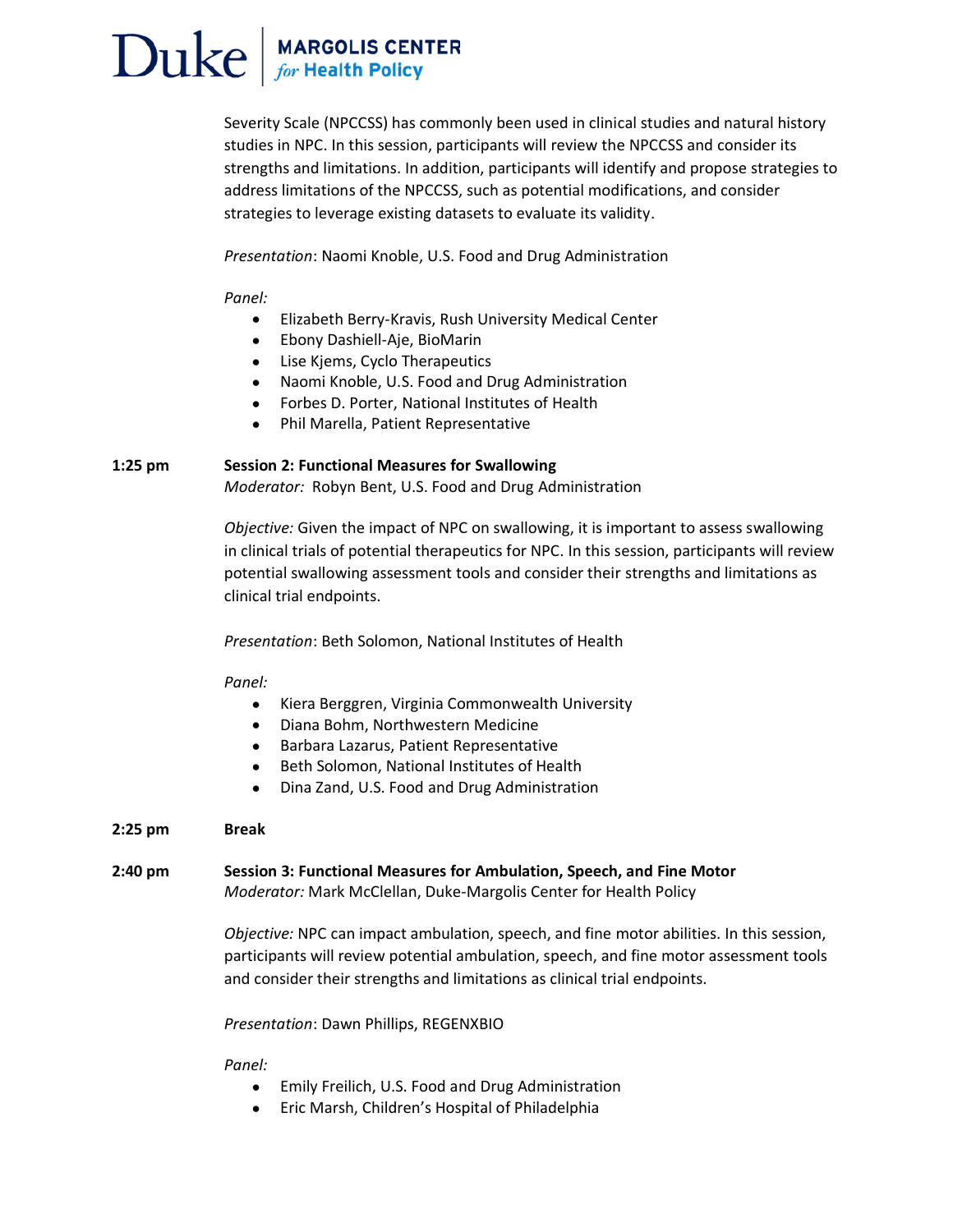# $\sum$ uke  $\int_{\text{for Health Policy}}$

- Sara McGlocklin, Patient Representative
- Marc Patterson, Mayo Clinic
- Dawn Phillips, REGENXBIO
- Kevin Weinfurt, Duke University

# **3:35 pm Closing Remarks** Mark McClellan, Duke-Margolis Center for Health Policy

# **3:40 pm Adjournment**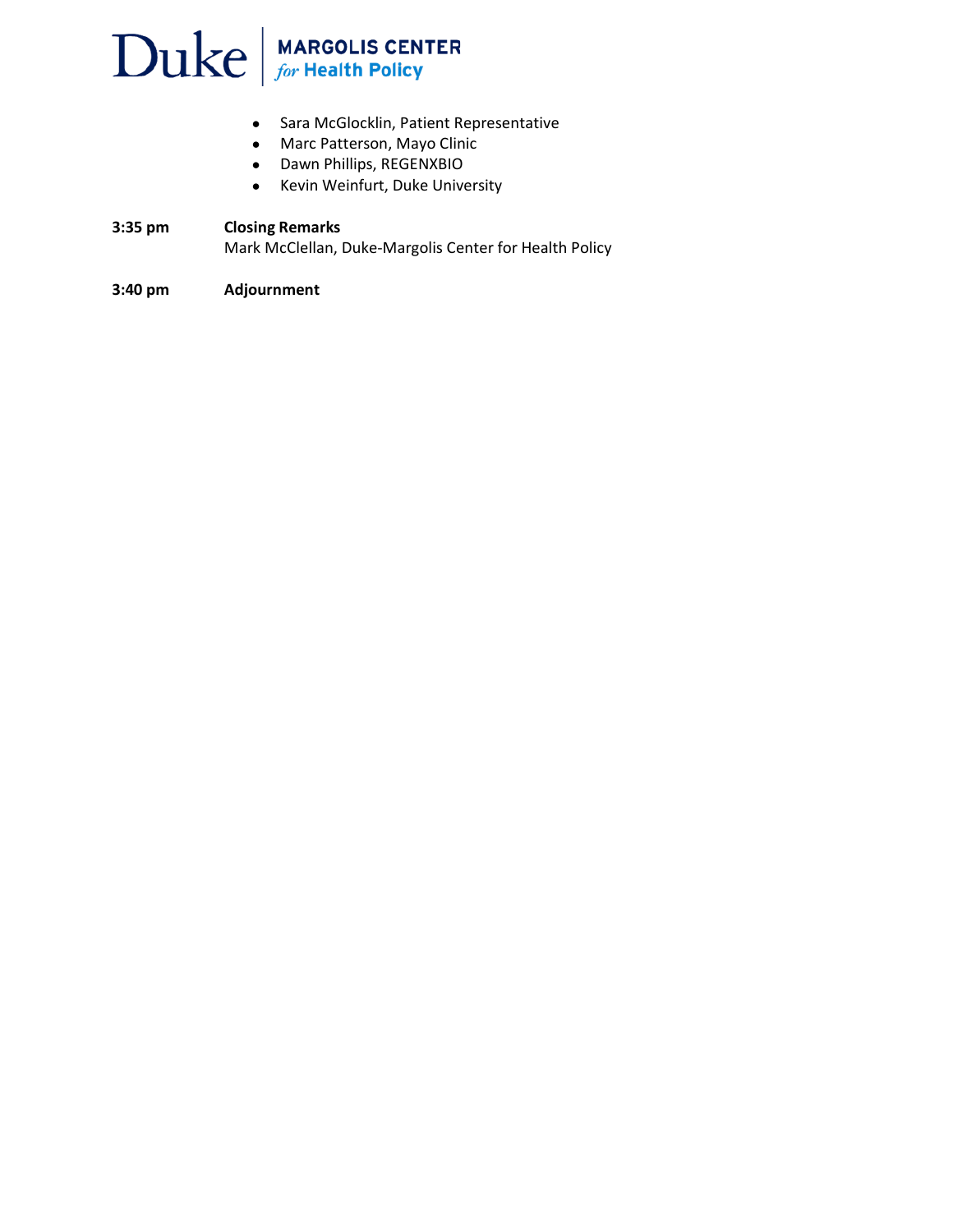

# **Endpoint Considerations to Facilitate Drug Development for Niemann-Pick Type C (NPC)**

Virtual Public Workshop January 24-25, 2022

# **Draft Agenda**

Virtual Day 2: Potential Innovative Endpoints and Strategies to Support NPC Product Development

January 25, 2022 12:00 pm – 3:30 pm ET

- **12:00 pm Welcome and Overview of Day Two** Mark McClellan, Duke-Margolis Center for Health Policy
- **12:05 pm Opening Remarks from FDA** Peter Stein, U.S. Food and Drug Administration
- **12:15 pm Session 4: Exploring Digital Health Technology to Measure Functional Endpoints** *Moderator:* Christina Silcox, Duke-Margolis Center for Health Policy

*Objective:* Digital health technologies offer potential opportunities for drug development as they allow physiological or patient-reported data to be efficiently collected from patients directly, and potentially more frequently, while lowering the burden of in-person clinical study visits. More frequent, or even continuous, data collection may better reflect disease course than less frequent snapshots in time. However, digital health technologies are also associated with potential challenges, such as the ability to make reliable measurements and validating novel measurements as clinically relevant endpoints. In this session, participants will discuss examples of digital health technologies and consider opportunities and challenges with their use to measure clinical endpoints.

*Presentation*: Ray Dorsey, University of Rochester Medical Center

*Panel:*

- Michelle Campbell, U.S. Food and Drug Administration
- Ray Dorsey, University of Rochester Medical Center
- Alec Koujaian, Patient Representative
- Harry Koujaian, Patient Representative
- Greg Licholai, Yale University
- David Lynch, Children's Hospital of Philadelphia
- Anindita Saha, U.S. Food and Drug Administration

### **1:15 pm Session 5: Future Biomarker Considerations in NPC**  *Moderator*: Jeff Siegel, U.S. Food and Drug Administration